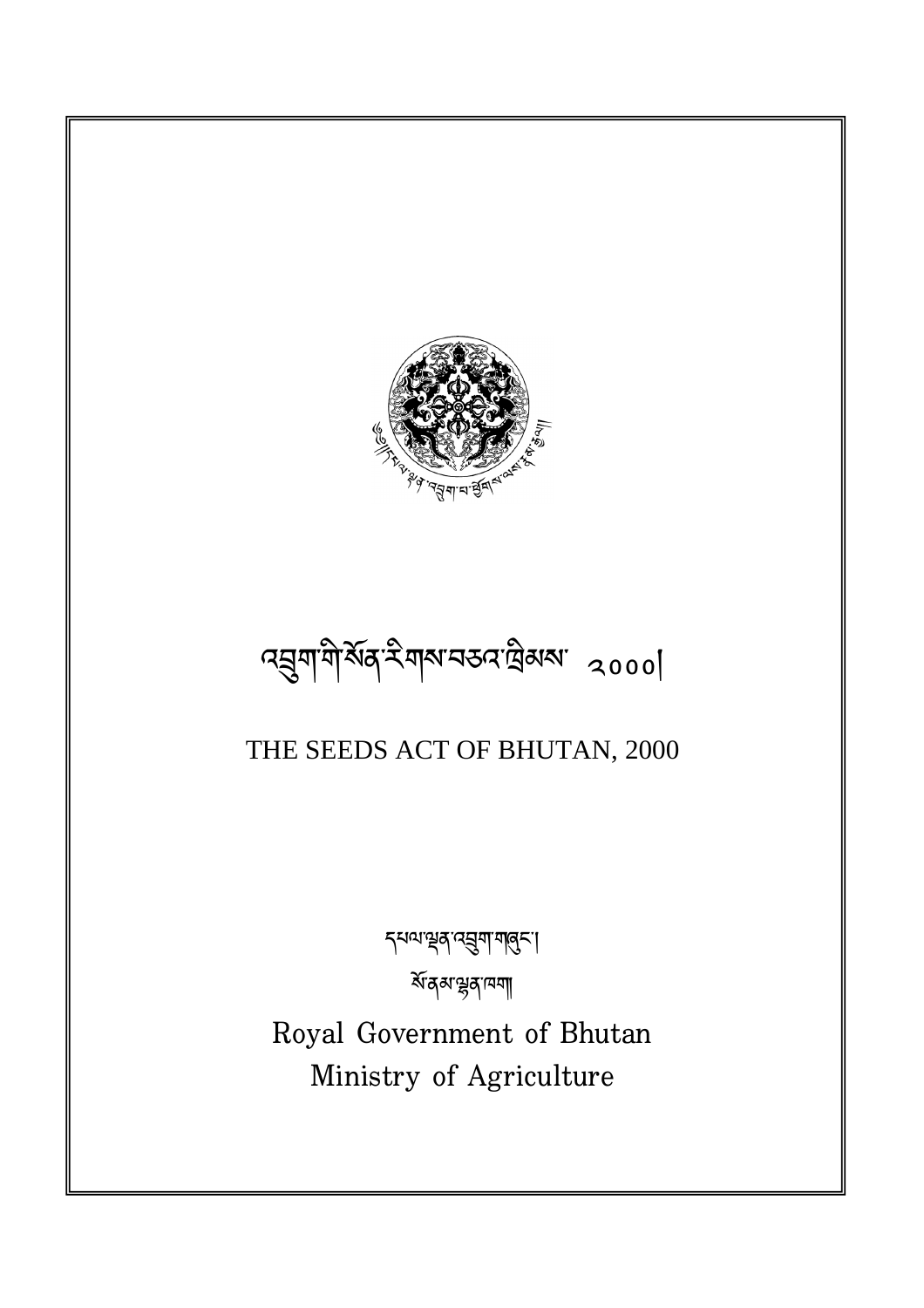# **CONTENTS**

| <b>CHAPTER I</b><br>1 | <b>PRELIMINARY</b><br>Title, extent and commencement       |
|-----------------------|------------------------------------------------------------|
| $\overline{2}$        | <b>Definition of Terms</b>                                 |
| <b>CHAPTER II</b>     | <b>FRAME RULES AND PROCEDURES</b>                          |
| 3                     | Establishment of the Board                                 |
| $\overline{4}$        | Powers to notify kinds or varieties of seeds               |
| 5                     | Powers to specify minimum limits of germination and purity |
| <b>CHAPTER III</b>    | <b>REGULATION OF SEED SALE</b>                             |
| 6                     | Regulation of sale of seeds of notified kinds or varieties |
| <b>CHAPTER IV</b>     | <b>CERTIFICATION</b>                                       |
| 7                     | Seed certification agency                                  |
| 8                     | Grant of certificate                                       |
| 9                     | Renovation of certificates                                 |
| 10                    | Appeal                                                     |
| 11                    | Recognition of foreign seed certification agencies         |
| <b>CHAPTER V</b>      | <b>CENTRAL SEED TESTING LABORATORY</b>                     |
| 12                    | Central seed testing laboratory                            |
| 13                    | Referee seed testing laboratory                            |
| <b>CHAPTER VI</b>     | <b>ENFORCEMENT AND PENALTIES</b>                           |
| 14                    | Seed inspectors                                            |
| 15                    | Powers of seed inspectors                                  |
| 16                    | Procedures of inspection                                   |
| 17                    | Report of seed testing laboratory                          |
| 18                    | Penalty                                                    |
| 19                    | Forfeiture of property                                     |
| 20                    | Liability of seed inspector                                |
| <b>CHAPTER VII</b>    | <b>MISCELLANEOUS</b>                                       |
| 21                    | General powers sanctioned to Ministry of Agriculture       |
| 22                    | General resources                                          |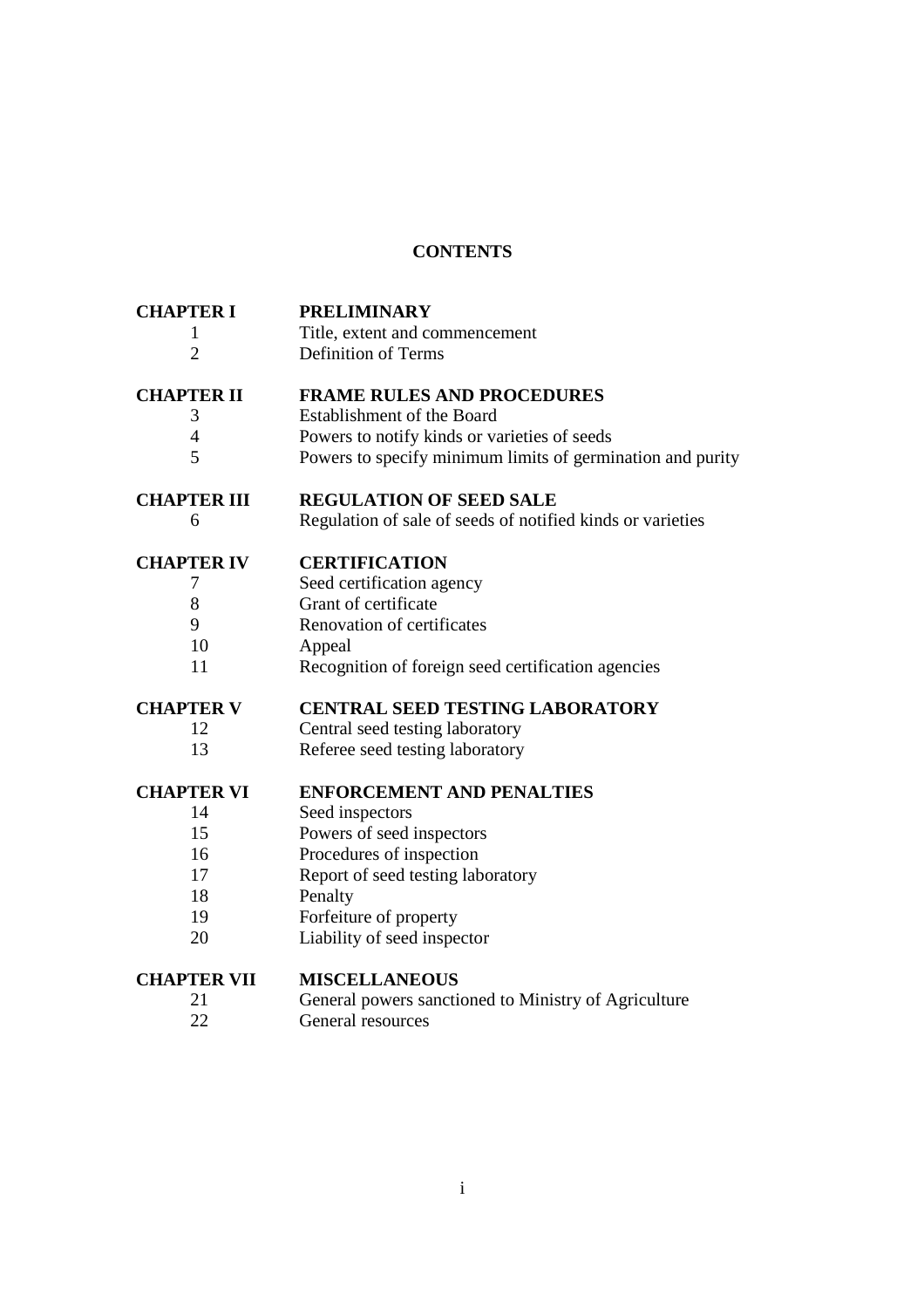# **THE SEEDS ACT OF BHUTAN, 2000**

#### **PREAMBLE**

An act to regulate import and export of Agriculture seeds, to prevent introduction of plants and diseases and to promote seed industry in the country aimed at enhancing rural income and livelihood.

### **CHAPTER I PRELIMINARY**

#### **1 Title, extent and commencement**

- 1.1 This act shall be called "The Seeds Act of Bhutan, 2000".
- 1.2 This Act shall extend to the whole of the Kingdom of Bhutan
- 1.3 It shall come into force on  $16<sup>th</sup>$  day,  $5<sup>th</sup>$  month of the Male Iron Dragon year coinciding with the  $17<sup>th</sup>$  July of the year 2000.

### **2 Definitions**

In this Act, unless the context otherwise requires:

- 2.1 "Agriculture" means field crops, horticulture, forestry and livestock.
- 2.2 "Board" means the National Seed Board.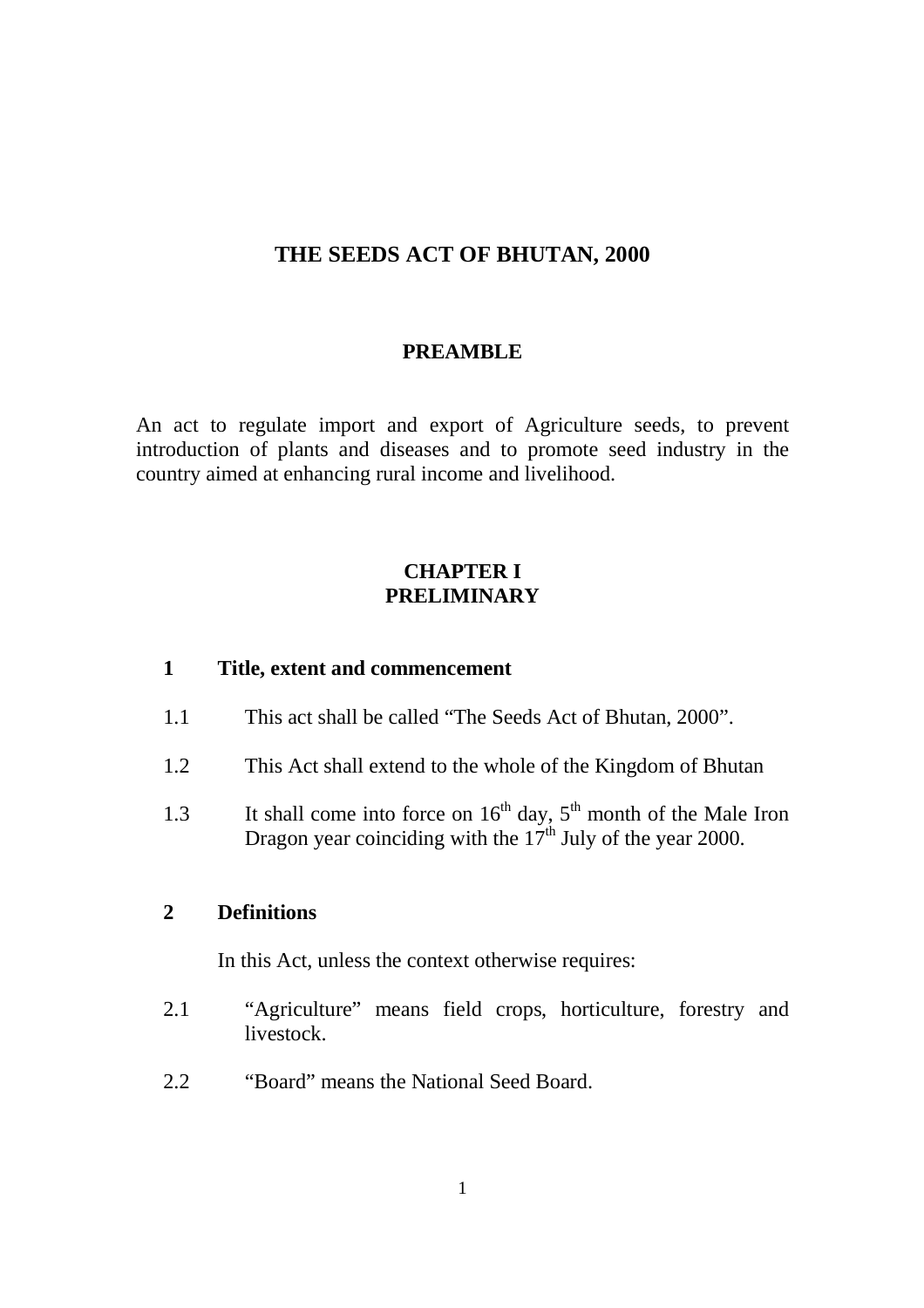- 2.3 "Central Seed Testing Laboratory" means the laboratory established or declared under Section 12.
- 2.4 "Seed Certification Agency" means the certification agency established under Section 7 or recognized under section 11.
- 2.5 "Container" means a box, sack, bag, wrapper or any other thing used for the packing of seed.
- 2.6 "He" implies to both genders unless specifically stated otherwise.
- 2.7 "Kind" means one or more related species or sub-species of crop plants each individually or collectively known by one common name such as paddy, maize, wheat, etc.
- 2.8 "Notified kind or variety" means any kind or variety notified under Section 4.
- 2.9 "Prescribed' means prescribed by rules made under this Act.
- 2.10 "reference Seed Testing Laboratory" means the laboratory established or declared under Section 12.
- 2.11 "Seed" means any material used for sowing or planting and includes seed of food, feed, forages, fruits and vegetable crops. It also includes seedlings and tubers, bulbs, rhizomes, roots, cuttings, all types of grafts and other vegetatively propagated materials of foods, fibre or forage crops or forest plants.
- 2.12 "Seed Inspector" means a seed inspector appointed under Section 14.
- 2.13 "Variety" means sub-division of a kind identifiable by growth, yield, plant, fruit, seed or other characteristics.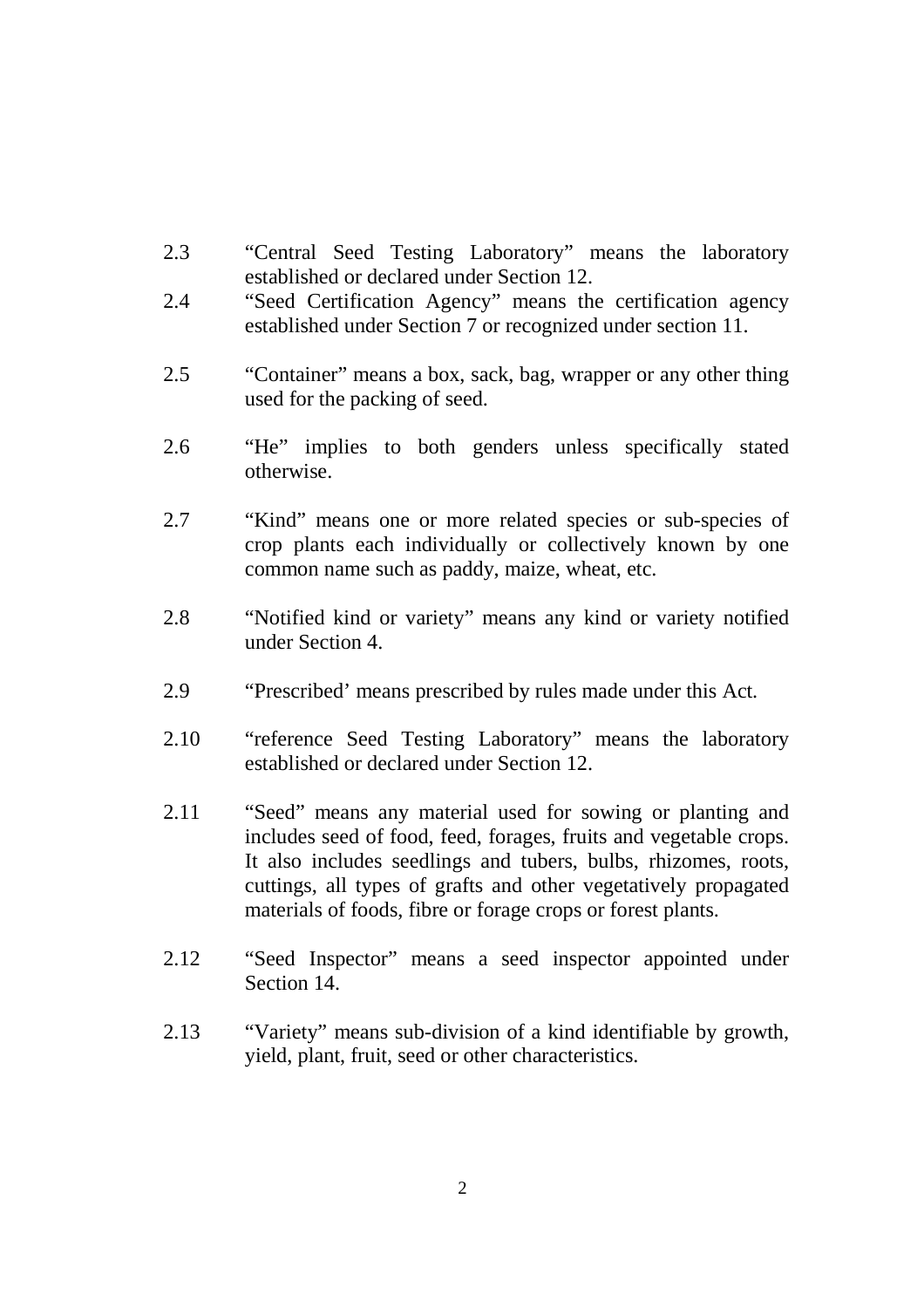# **CHAPTER II FRAME RULES AND PROCEDURES**

# **3 Establishment of the Board**

The Ministry of Agriculture shall establish a National Seed Board to advise on matters arising out of the administration of this Act and to carry out the functions assigned to it. The Ministry of Agriculture shall appoint the Chairman and members of the Board from public organizations.

### 3.1 Membership

The Board shall consist of the following members:

- a) Chairman,
- b) Heads of Departments under MOA,
- c) Head of Quality control and Regulatory Services,
- d) Managing director, DSC,
- e) Two representatives of progressive farmers/seed growers/ farmers' organizations,
- f) One representative of Private Seed industry,
- g) Three subject matter specialists,
- h) Chief Research Officer, REID as member secretary.

The members will hold office for two years unless their seats become vacant due to resignation, death, or otherwise and shall be eligible for re-nomination.

### 3.2 Functions of the National Seed Board

The National Seed board shall advise the Ministry of Agriculture on all matters related to development of national seed program in the country and the administration of this Act.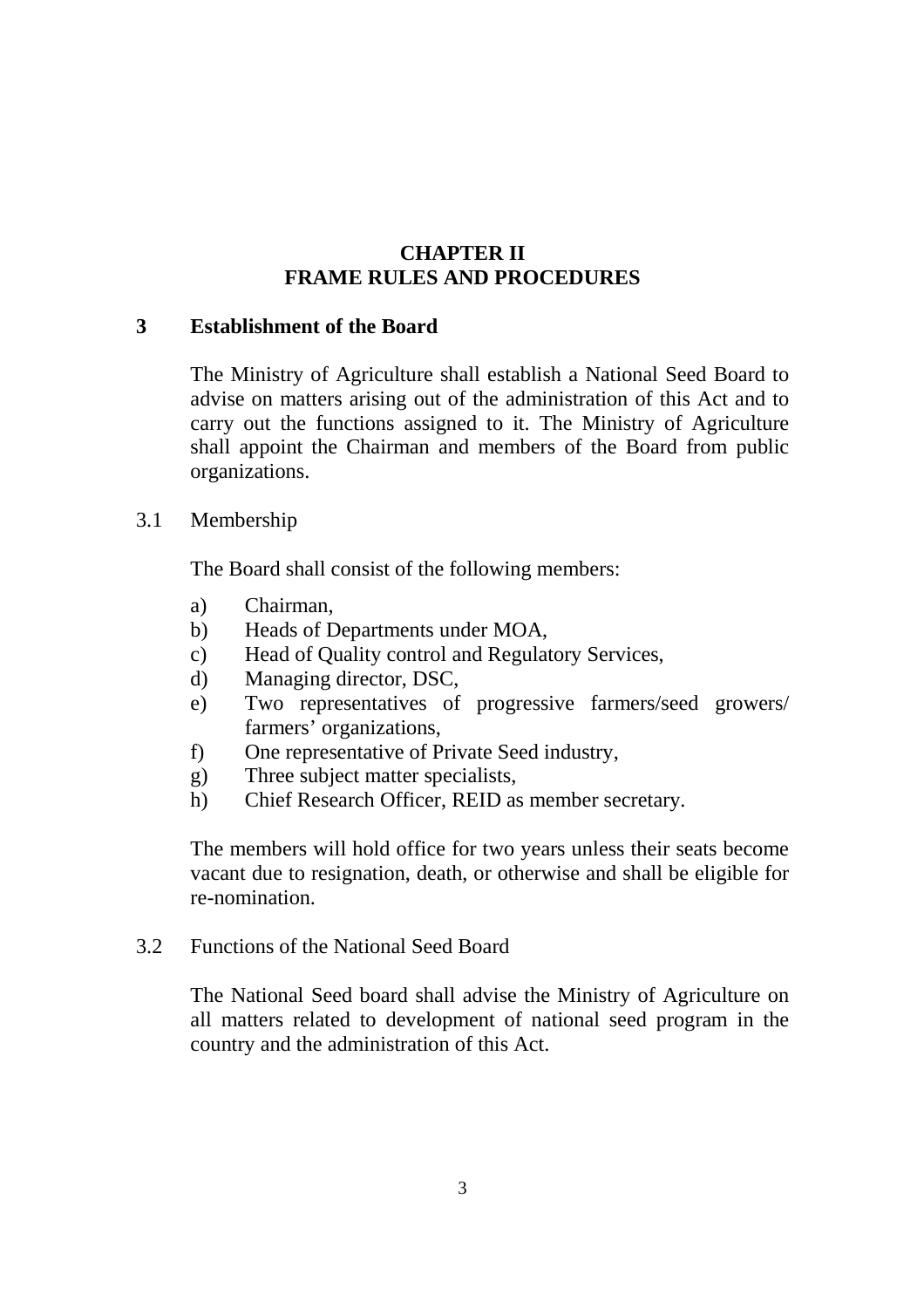3.3 Making of bye-laws for the conduct of business of the Board.

The Board may make bye-laws, fixing the quorum and regulating its own procedure and conduct of all business that it will transact.

3.4 Constitution of Committee(s)

The board may appoint one or more committee consisting wholly of members of the board, or wholly of other persons; or partly of members of the board and partly of other persons, as it mat think fit, for the purpose of discharge of such of its functions, as may be delegated to such committees by the board. The board may also appoint committees in the manner prescribed above purely for advise on specific issues.

3.5 Board attendance

The board shall convene a meeting only if a minimum of two-third members is present. Decision taken outside the minimum Board members required shall not be valid.

3.6 Staff/facilities to the board

The Ministry will provide the Board with necessary clerical staff and other facilities for its smooth functioning.

### **4 Powers to notify kinds or varieties of seeds**

If the Minister of Agriculture, after consultation with the board, is of the opinion that it is necessary or expedient to regulate the quality of seed of any kind or variety to be sold for the purpose of Agriculture, it may, by notification, declare such kind or variety to be notified kind or variety for the purpose of this Act and different kinds or varieties may be notified for different regions or areas.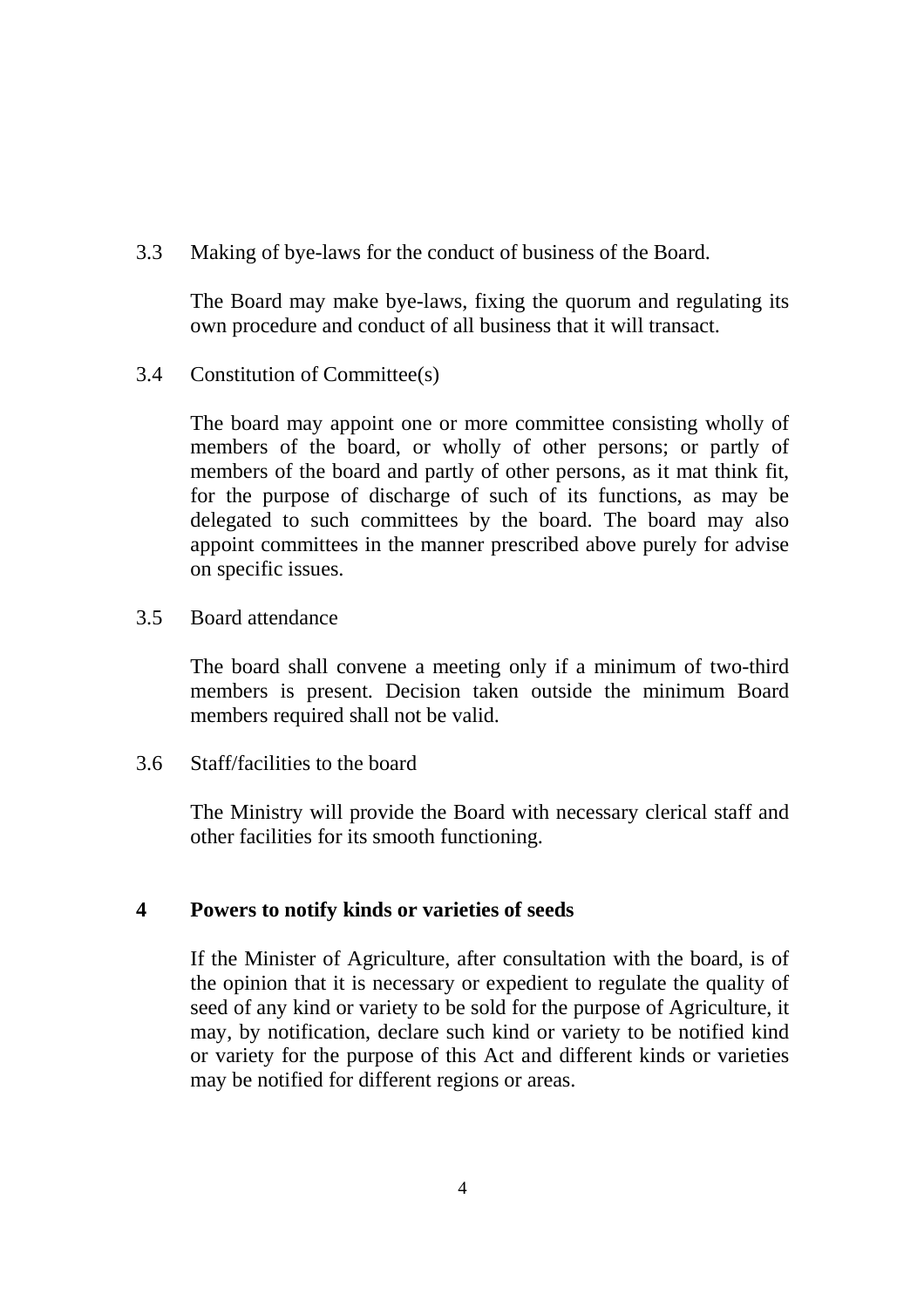# **5 Powers to specify minimum limits of germination and purity**

The Ministry of Agriculture may, after consultation with the Board, specify by notification:

- 5.1 the minimum limits of germination and purity with respect to seed of any notified kind or variety.
- 5.2 The mark or label to indicate that seeds conform to the minimum limits of germination and purity specified under Sub-Section 5.1 and the particulars that such label may contain.

# **CHAPTER III REGULATION OF SEEDS SALE**

### **6. Regulation of sale of seeds of notified kinds or varieties**

No person shall, himself or by any other person on his behalf, carry on the business of selling, keeping for sale, offering to sell, bartering or otherwise supplying seeds of any notified kind or variety, unless:

- 6.1 such seed is identifiable to its kind or variety;
- 6.2 such seed conforms to the minimum limits of germination and purity specified under Sub-Section 5.1 of Section 5;
- 6.3 the container of such seed bears in the prescribed manner, the make or label containing the correct particulars thereof, specified under Sub-Section 5.2 of Section 5, and
- 6.4 he complies with such other requirements as may be prescribed.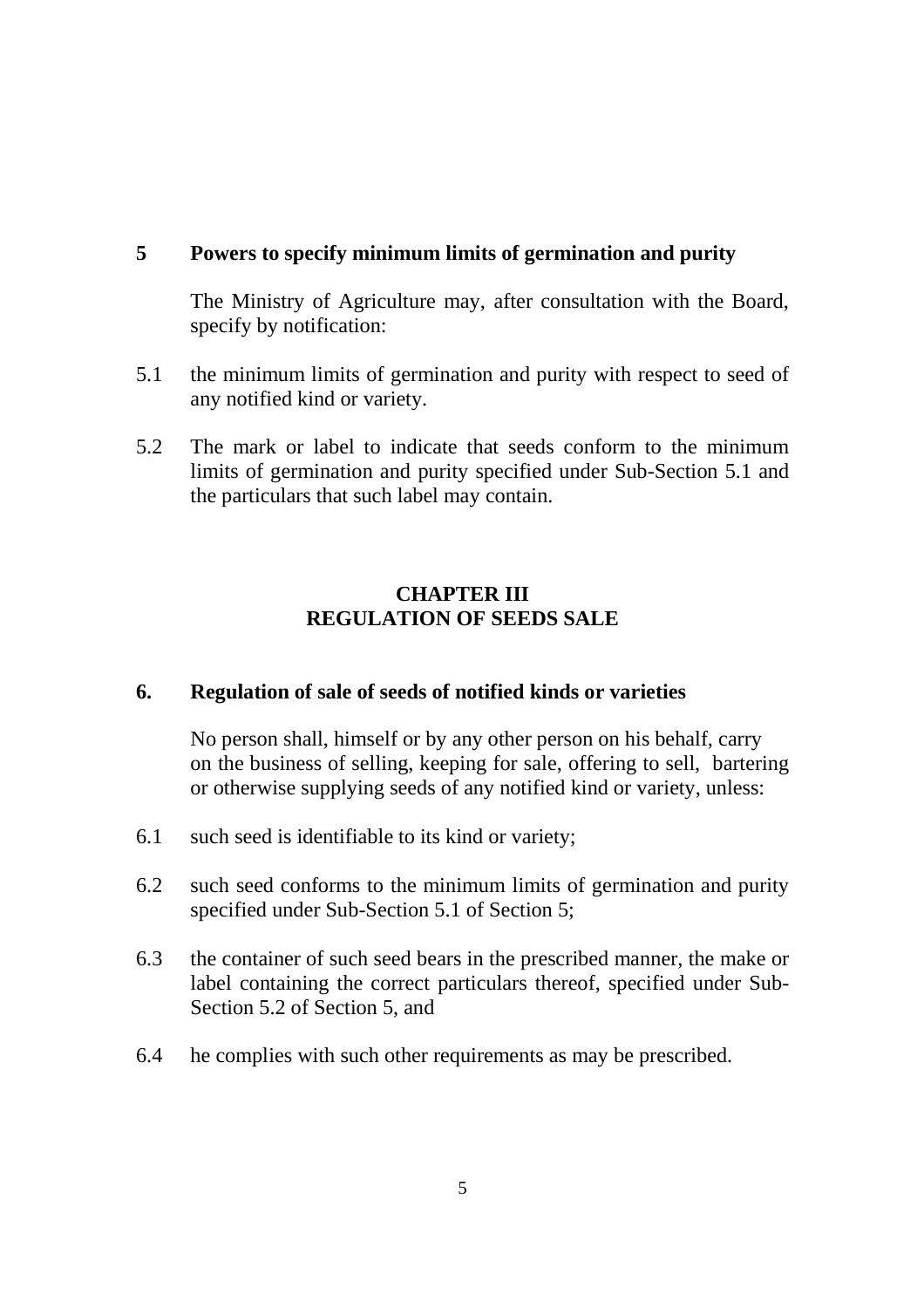# **CHAPTER IV CERTIFICATION**

### **7 Seed Certification Agency**

The Ministry of Agriculture, in consultation with the board, may by notification, establish a Seed Certification Agency to carry out the functions entrusted to it by or under this Act.

### **8 Grant of Certificate**

- 8.1 Any person selling, keeping for sale, bartering or otherwise supplying seeds of any notified kind or variety may, if he desires to have such seed certified by the certification agency, apply to the certification agency for the grant of a certificate
- 8.2 Every application under Sub-section 8.1 shall be made in such form, contain such particulars and be accompanied by such fees as may be prescribed.
- 8.3 On receipt of an application for the grant of a certificate, the certification agency may, after enquiring and satisfying itself that the seed to which the application relates, conforms to the minimum limits of germination and purity specified for that seed under Sub-Section 5.1 of Section 5, grant a certificate in the form and conditions as may be prescribed.

### 9 **Renovation of certificates**

If the Certification Agency is satisfied, either on a reference made to it or otherwise, that:

9.1 the certificate granted by it under Section 8 was obtained by misrepresentation as to an essential fact; or,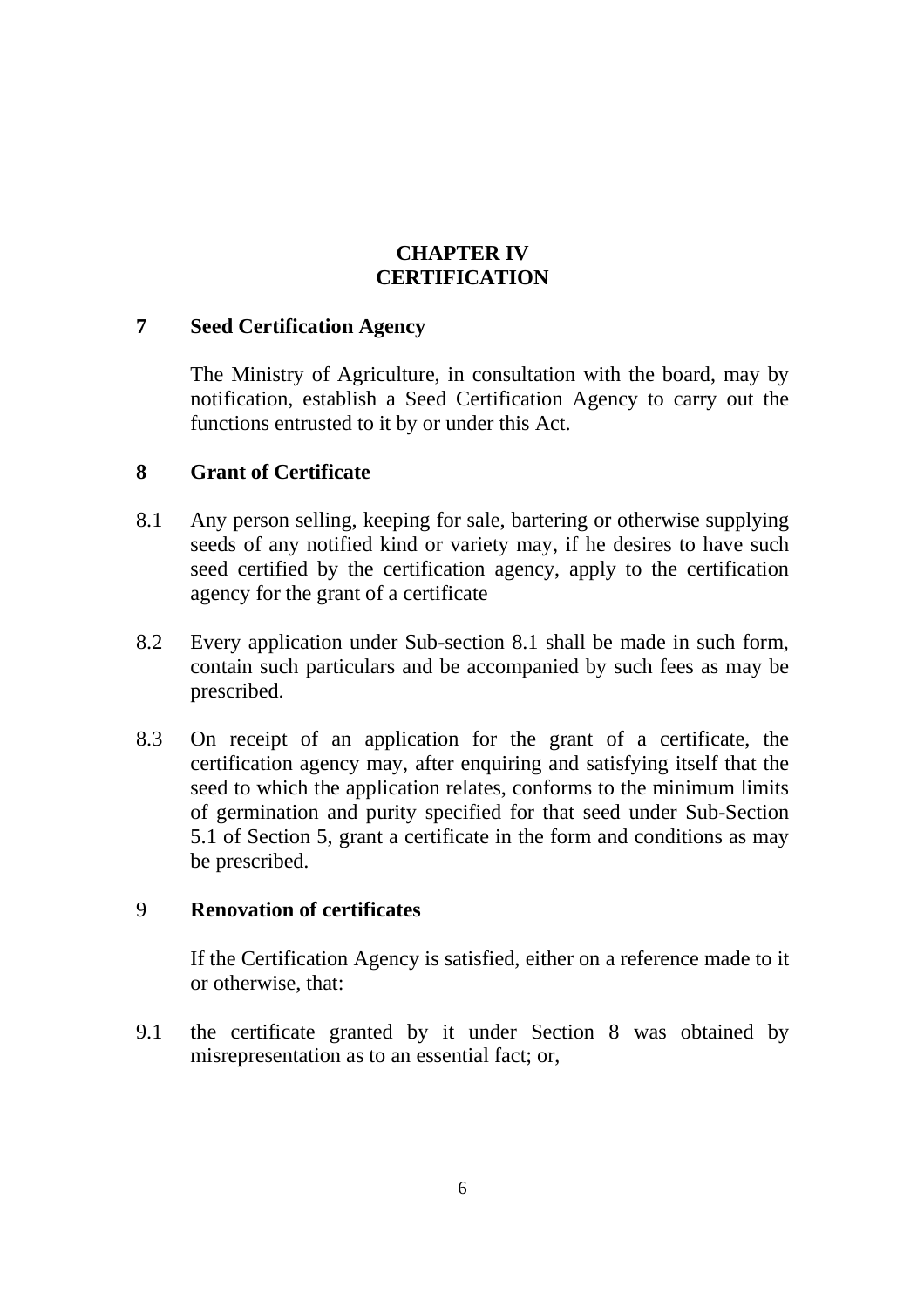9.2 the holder of the certificate, without reasonable cause, failed to comply with the conditions subject to which the certificate was granted or contravened any of the provisions of this Act or the rules made hereunder; then, without prejudice to any other penalty to which the holder of the certificate may be liable under this Act, the certification agency may, after giving the holder of the certificate an opportunity of showing cause, revoke the certificate.

### 10 **Appeal**

- 10.1 Any person aggrieved by a decision of the certification agency under Section 8 and 9 may, within thirty days from the date on which the decision is communicated to him and on payment of prescribed fees, prefer an appeal to such authority as may be specified by the Ministry of Agriculture on his behalf; provided that the appellate authority may entertain an appeal even after the expiry of thirty days, if it is satisfied that the appellant was prevented by sufficient cause from filling the appeal in time.
- 10.2 On receipt of an appeal under Sub-Section 10.1, the appellant authority shall, after giving the appellant an opportunity of being heard, dispose of the appeal as expeditiously as possible.
- 10.3 Every order of the appellant authority under this section shall be final.

### **11. Recognition of Foreign Seed Certification Agencies**

On the recommendation of the Board, the Ministry of Agriculture may, by notification, recognize a seed certification agency established in any foreign country, for the purpose of this Act.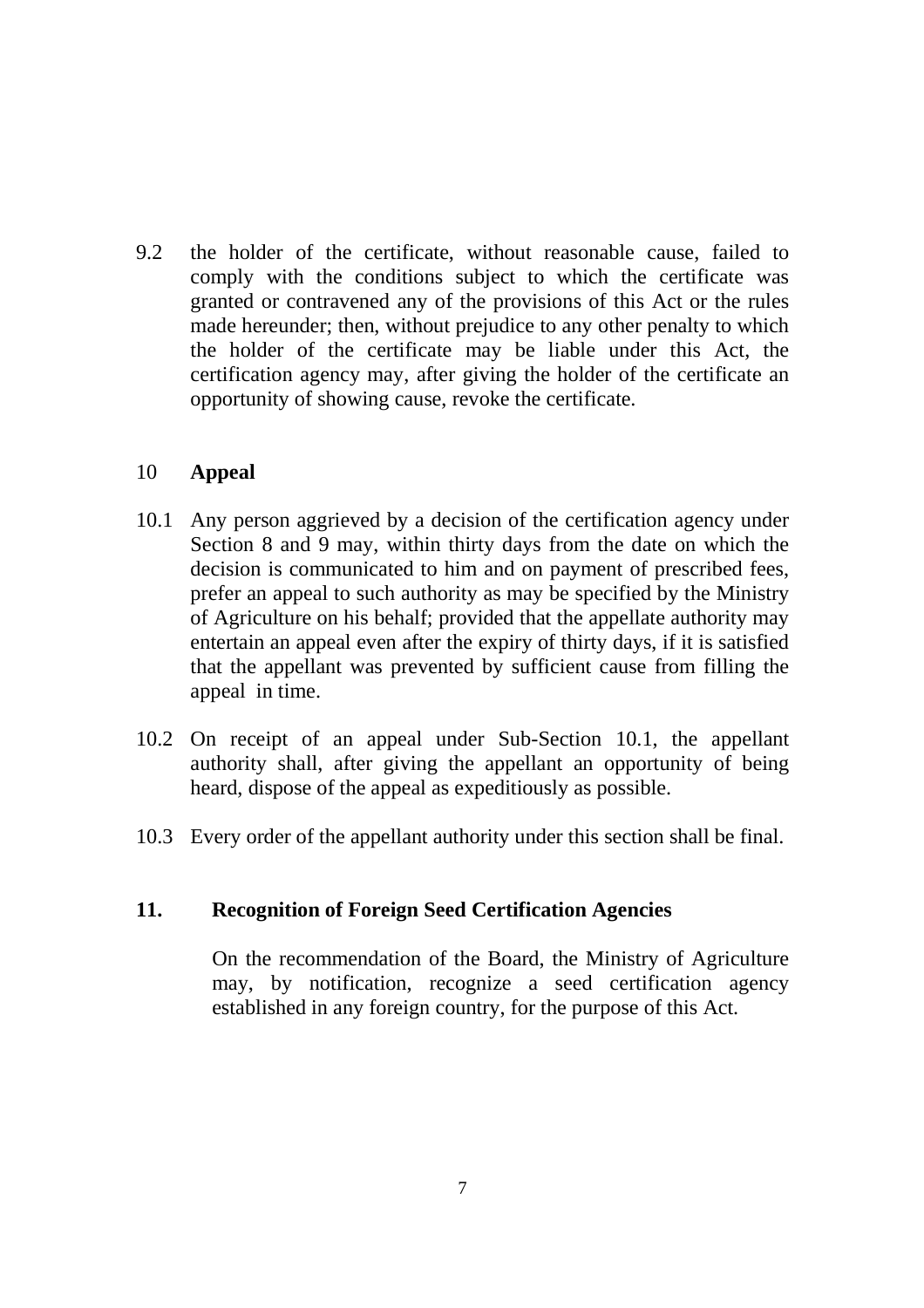# **CHAPTER V CENTRAL SEED TESTING LABORATORY**

#### **12 Central Seed Testing Laboratory**

The Ministry of Agriculture may, by notification, establish a Central Seed Testing Laboratory or declare any seed-testing laboratory as the Central Seed Testing Laboratory for the purpose of this Act. It shall perform the following functions:

- 12.1 Analysis of samples sent by the Certification Agency for the purpose of certification to meet the prescribed minimum seed standards.
- 12.2 To analyse and communicate the results of the seed samples sent by Seed Inspectors under Section 16.

### **13 Referee Seed Testing Laboratory**

The Ministry of Agriculture may, by notification, establish a Referee Seed Testing Laboratory or declare any seed-testing laboratory as the laboratory for the analysis of the seed samples sent to it under Section 17.

# **CHAPTER VI ENFORCEMENT AND PENALTIES**

### **14 Seed Inspectors**

14.1 The Ministry of Agriculture may, by notification, appoint such persons having the prescribed qualification to be Seed Inspectors and define the areas within which they shall exercise jurisdiction.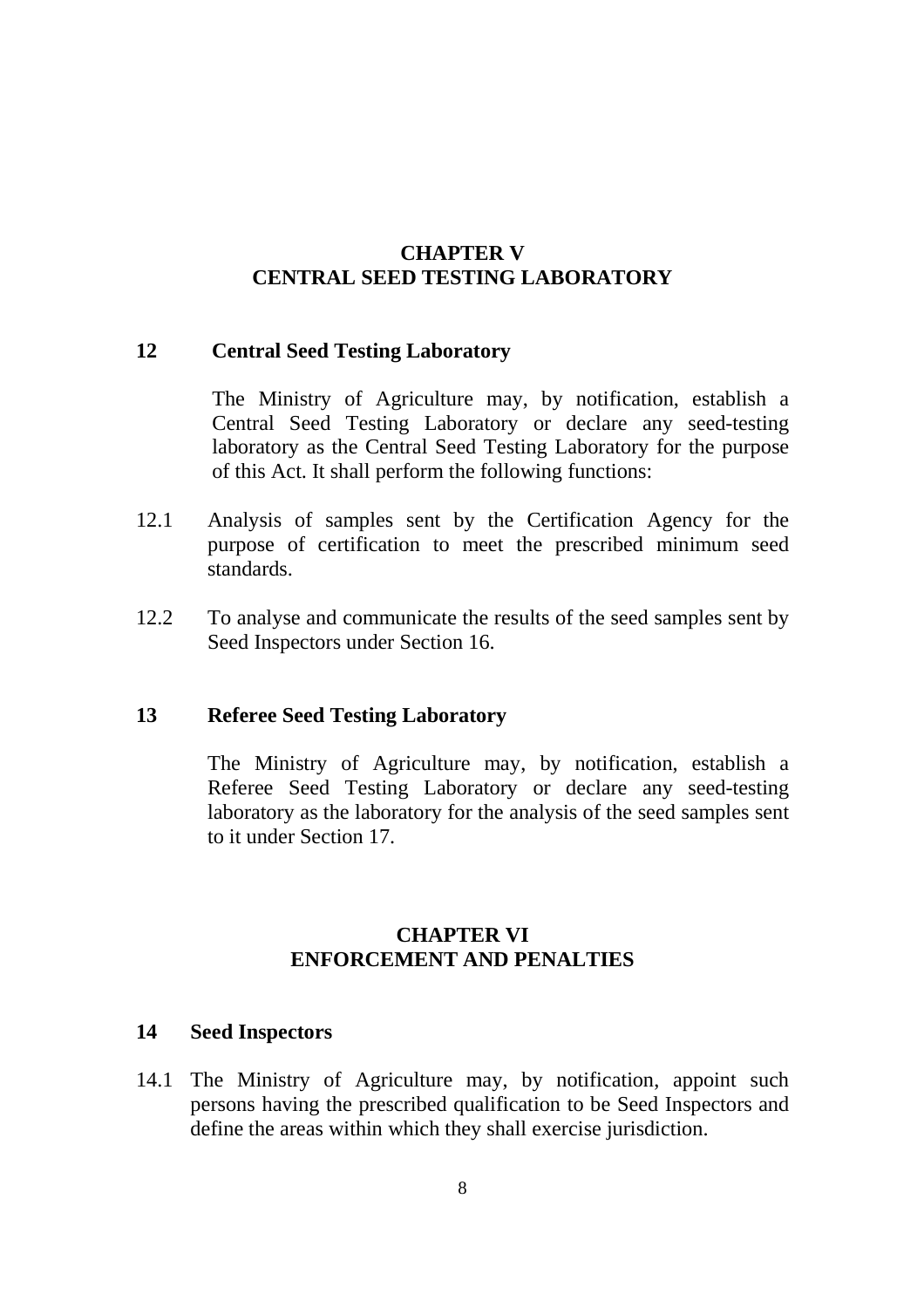14.2 A Seed Inspector shall be a public servant and shall officially subordinate to such authority as the Ministry of Agriculture may notify.

### **15 Powers of Seed Inspectors**

The Seed Inspector may:

- 15.1 take sample of any seed of any notified kind or variety from:
	- a) any person selling such seed; or
	- b) any person who is in the course of conveying, delivering or preparing to deliver such seed to a purchaser or a consignee; or
	- c) a purchaser or a consignee after delivery of such seed to him.
- 15.2 enter and search at all reasonable times, any building premises or structure in which he believes that the evidence of commission of an offence under this Act is likely to be found, after obtaining a search warrant from the nearest court of law.
- 15.3 order in writing the person in possession of any seed in respect of which the offence has been or is being committed, not to dispose of any stock of such seed for a specific period not exceeding thirty days or, unless the alleged offence is such that the defect may be removed by the possessor of the seed, seize the stock by giving receipt.
- 15.4 Examine any record, register, document or any other material object found in any place mentioned in Sub-Section 15.2 above and seize the same, if he has reason to believe that it may be helpful in establishing the commission of an offence punishable under this Act. He shall however inform the appropriate/designate authority of such seizure.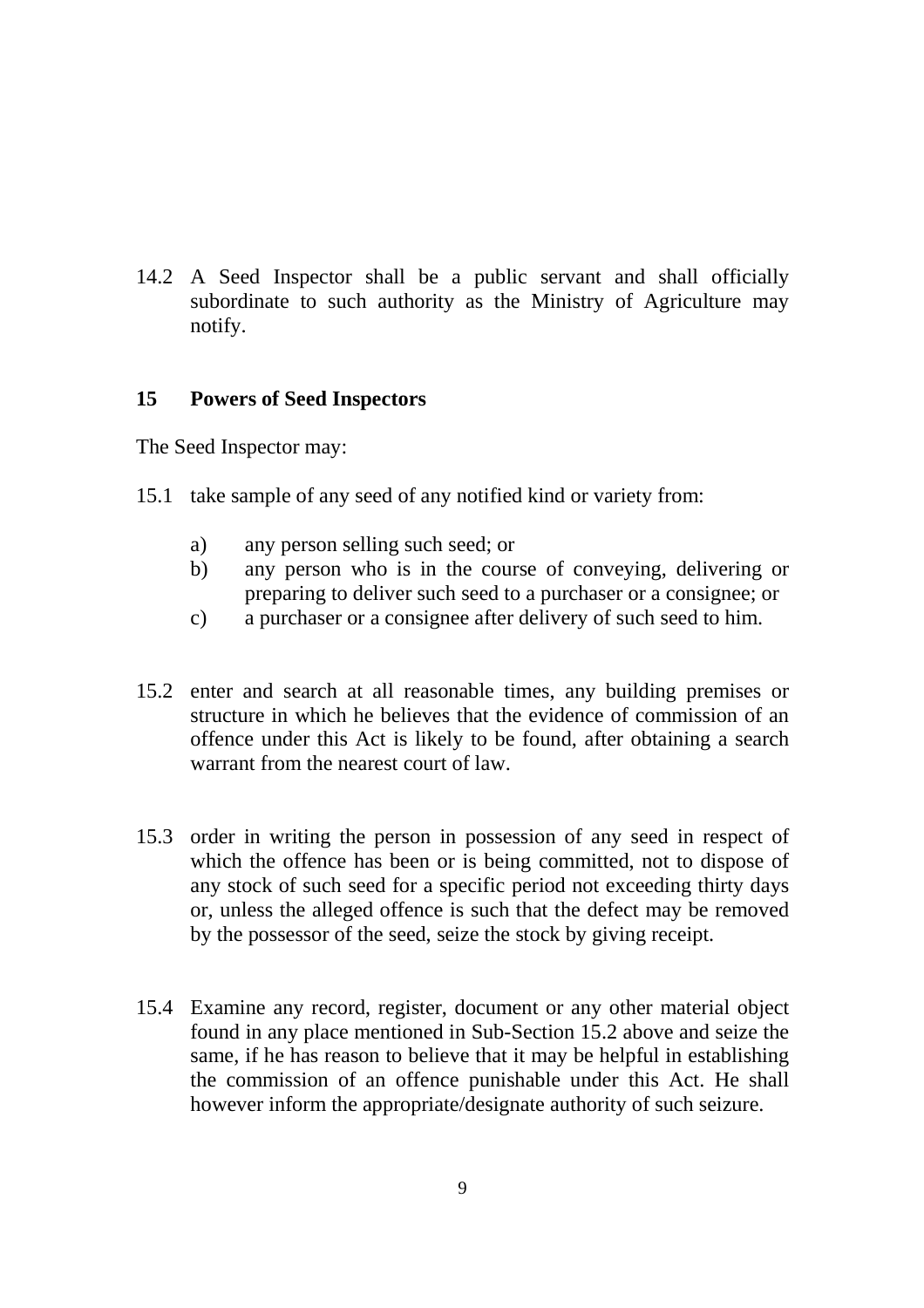- 15.5 break-open any container in which any seed of any kind or variety may be contained or the door of any premises, where any such seed may be kept for sale; provided that the power to break-open the door shall be exercised only after the owner or any other person in occupation of the premises, refuses to open the door on being called upon to do so.
- 15.6 Exercise such other powers as may be necessary for carrying out the functions assigned under this Act.

### **16 Procedures of seed inspection**

- 16.1 whenever a Seed Inspector intends to take a sample of any seed of any notified kind or variety for analysis, he shall:
	- a) give notice in writing of such intention to the person from whom he intends to take Sample;
	- b) take three representative samples in the prescribed manner as its nature may permit.
- 16.2 Out of three samples taken to the person under-Section 16.1, the Seed Inspector shall:
	- a) deliver one sample to the person from whom it has been taken;
	- b) send in the prescribed manner one sample for analysis to the Central Seed Testing Laboratory for analysis; and
	- c) retain the third sample in the prescribed manner for production in case any legal proceedings are taken under Sub-Section 17.3 of Section 17.
- 16.3 When a Seed Inspector takes any action under Sub-Section 15.1 of Section 15, he shall: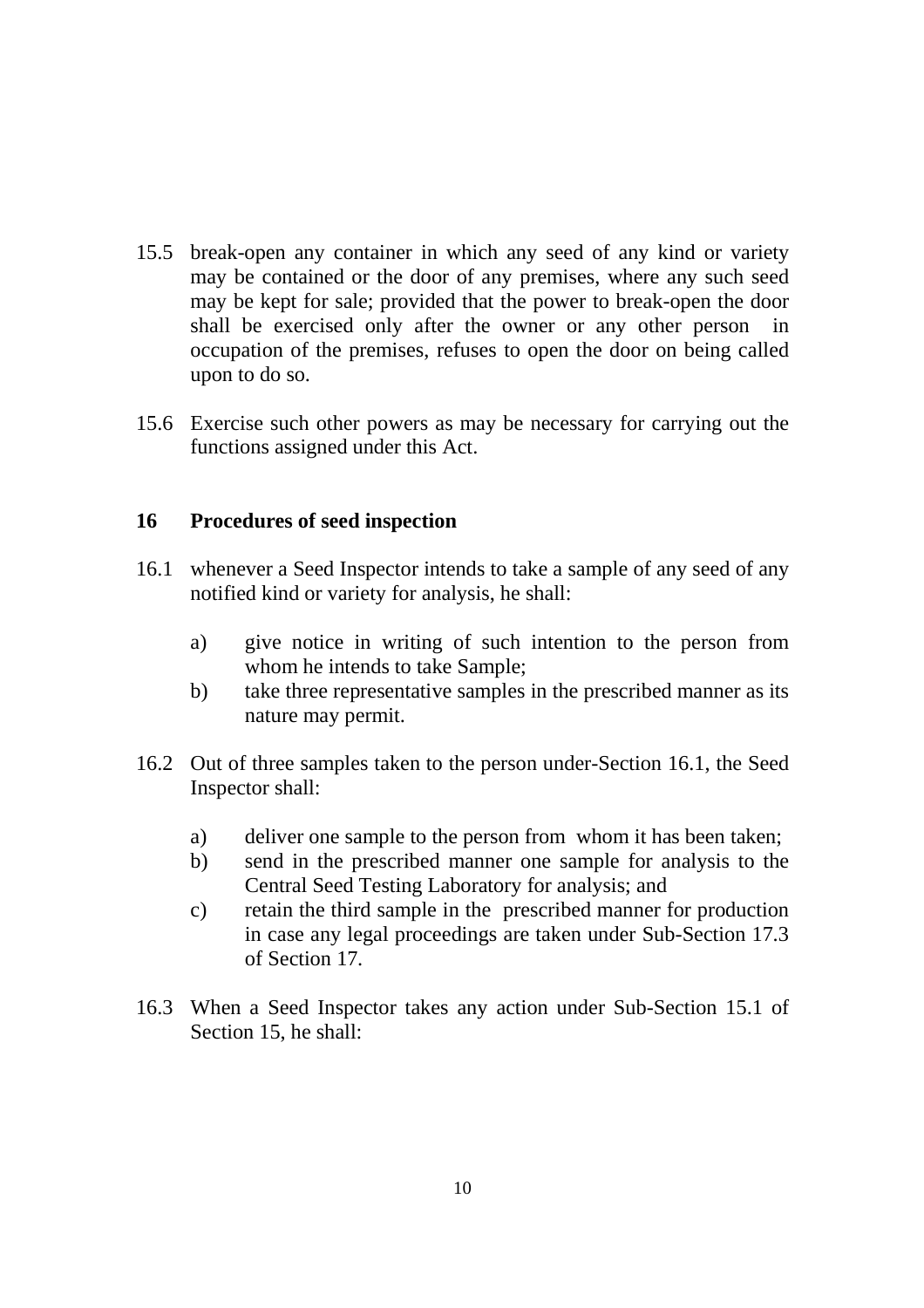- a) ascertain whether or not any of the provisions of Section 6 has been contravened and if it is observed that the seed does not contravene the provisions of this section, he shall revoke the order passed and take such action as may be necessary for the return of seized stock;
- b) without prejudice to the institution of any prosecution and on being satisfied that the possessor of the seed has rectified the defect, if the alleged offence is such that the defect may be rectified by the possessor, revoke the order forthwith passed under this Act.

### **17 Reports of Seed Testing laboratory**

- 17.1 After the receipt of samples under Sub-Section 16.2 of Section 16 in the laboratory, the analysis shall be done following the standard procedure. One copy of the analysis report shall be sent to the Seed inspector and another copy to the person from whom the sample has been taken.
- 17.2 If the report of the Central Seed Testing laboratory reveals that the seed sample does not conform to the prescribed seed standards, the vendor may be prosecuted in a court of law.
- 17.3 On request and upon payment of prescribed fee by the accused, the sample mentioned under Sub-Section 16.2© of Section 16 can be sent to a designated referee laboratory for analysis by the court, provided it is satisfied that the sample is intact and is not tempered with. Such sample shall be dispatched under the seal of court.
- 17.4 The report submitted by the referee laboratory under Sub-Section 17.3 shall be final.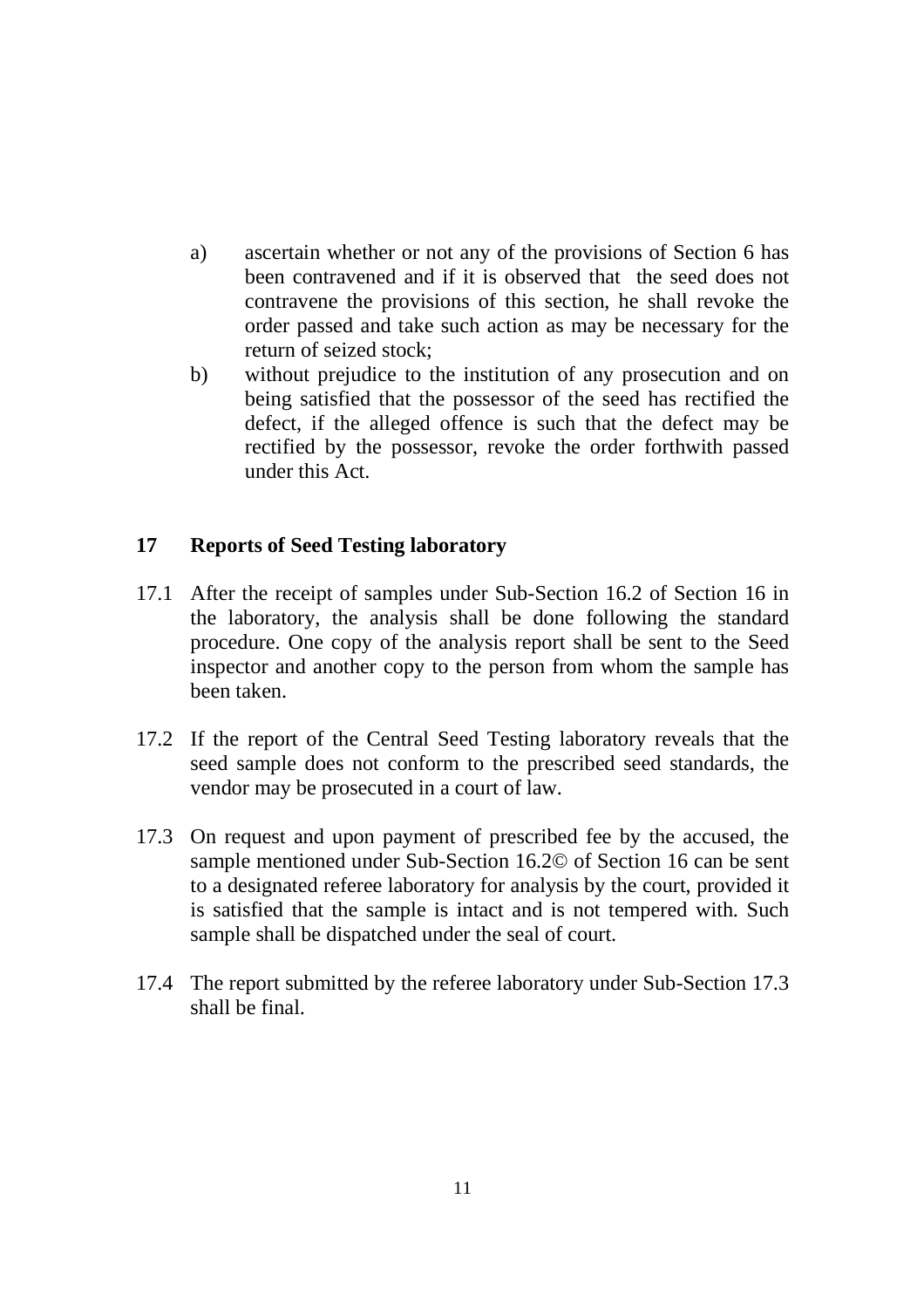# **18 Penalty**

#### 18.1 If any person

- a) contravenes any provision of this Act or rule made there under; or
- b) prevents a Seed Inspector from taking a sample under this Act; or
- c) prevents a Seed Inspector from exercising any power conferred on him by or under this Act;
- 18.2 A person, who commits an offence against this Act, shall be liable, on conviction through a court process, to imprisonment or fines as per the rules of the Ministry of Agriculture.

#### **19 Forfeiture of Property**

 When a person has been convicted under this Act, the seed in respect of which the contravention has been committed may be forfeited to the Ministry of Agriculture or its designated organization.

### **20 Liability of Seed Inspector**

- 20.1 A Seed Inspector shall not be liable for anything done by him in good faith for the purpose of enforcing this Act or otherwise acting in the course of duty.
- 20.2 A Seed Inspector, who wrongfully and without reasonable cause seizes seeds, records or any other material, shall be punishable in accordance with the Royal Civil Service rules.